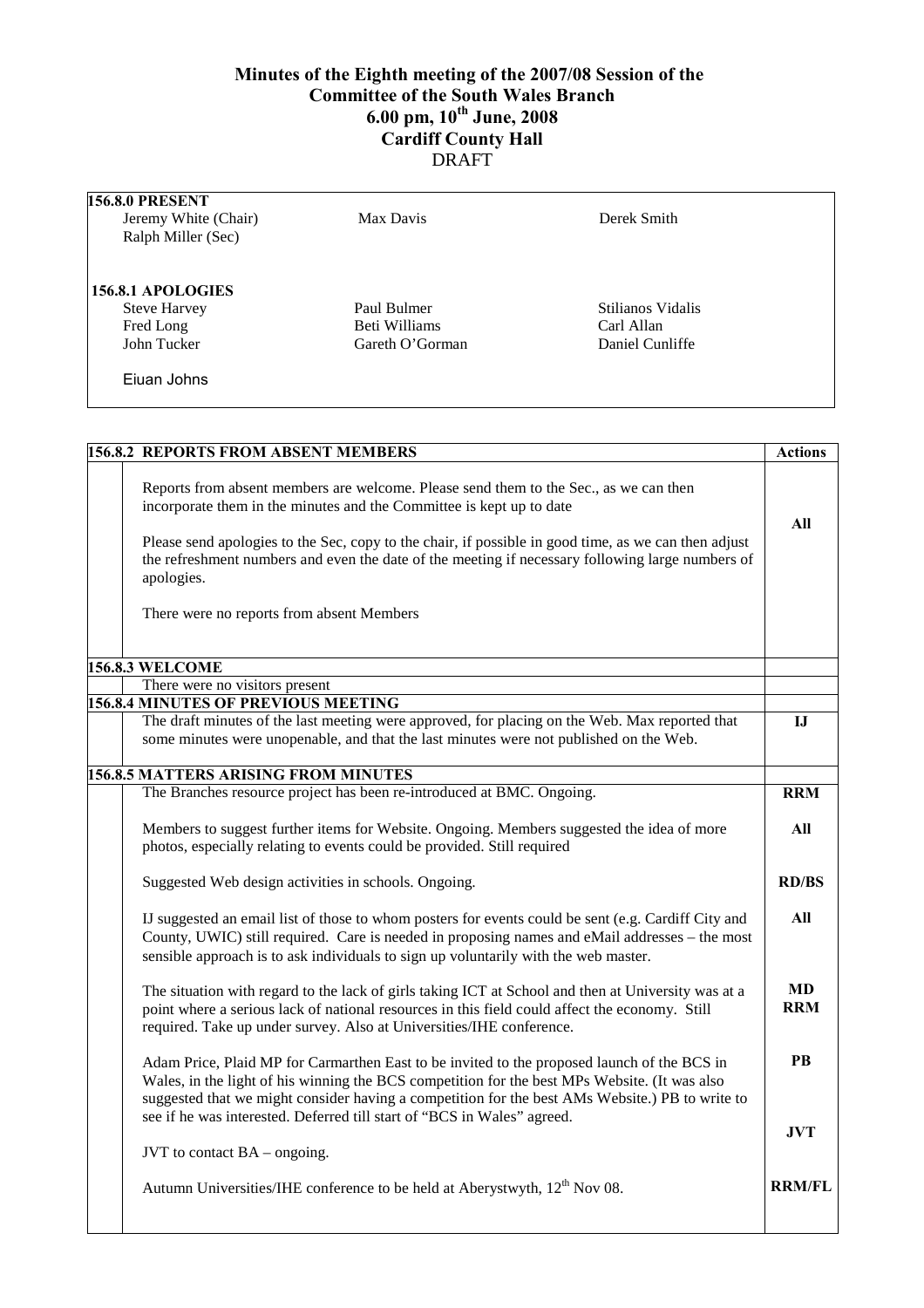| Branch. Also that one of them (the Chair of SUCS) could attend Committee as a visitor.<br>The Committee had sponsored Max for election to Council as YPG rep.<br><b>JVT BW</b><br>JVT, BW and RRM to progress with BCS in Wales formalities<br><b>RRM</b><br>The discussion of the "mind Map was held over to a future meeting<br>All<br><b>156.8.6 CORRESPONDENCE</b><br>There was no correspondence requiring discussion.<br><b>Membership Secretary's Report:</b><br>This topic was not taken at this meeting.<br><b>Webmaster's Report:</b><br>This topic was not discussed at this meeting<br><b>Treasurer's Report:</b><br>This topic was not discussed at this meeting.<br><b>Chair's Report:</b><br>This topic was not discussed at this meeting<br><b>Branches Board/Council Reports:</b><br>This topic was not discussed at this meeting<br><b>Universities</b><br>This topic was not discussed at this meeting<br><b>Schools:</b><br>This topic was not discussed at this meeting<br><b>YPG/Student Chapters:</b><br>The Fresher's meeting at Swansea U was discussed under Events Programme<br>Progress with the programme was continued. A copy of the most recent draft is attached to these<br>minutes.<br>There was discussion around the survey conducted by Bristol Branch. It was agreed that it would be<br>valuable to carry out such a survey, not least because it was many years since the last one. It was<br>agreed that Max would contact Ieuan with a view to suggesting the questions and, using the BCS<br>survey package, surveying our members for their views on the future events structure, style, and<br>content. The survey should run for six weeks over the summer and be considered at the September<br>JW<br>or October committee meeting. JW agreed to summarise the committee's views and timetable for<br>IJ and MD.<br>Max was intending that a form of prize raffle be held at the Freshers conference for all those who<br><b>RRM</b><br>subscribed to Student Membership for the three years. He suggested an inexpensive laptop for the<br>membership form drawn from the applications. RRM said he would check that this was appropriate<br>for HQ as the lap top might be seen as BCS property.<br>Not discussed at this meeting<br>Not discussed at this meeting | HQ had agreed that BCS Student Memberships of SUCS Committee could be paid for by the |       |
|----------------------------------------------------------------------------------------------------------------------------------------------------------------------------------------------------------------------------------------------------------------------------------------------------------------------------------------------------------------------------------------------------------------------------------------------------------------------------------------------------------------------------------------------------------------------------------------------------------------------------------------------------------------------------------------------------------------------------------------------------------------------------------------------------------------------------------------------------------------------------------------------------------------------------------------------------------------------------------------------------------------------------------------------------------------------------------------------------------------------------------------------------------------------------------------------------------------------------------------------------------------------------------------------------------------------------------------------------------------------------------------------------------------------------------------------------------------------------------------------------------------------------------------------------------------------------------------------------------------------------------------------------------------------------------------------------------------------------------------------------------------------------------------------------------------------------------------------------------------------------------------------------------------------------------------------------------------------------------------------------------------------------------------------------------------------------------------------------------------------------------------------------------------------------------------------------------------------------------------------------------------------------------------------------------------------|---------------------------------------------------------------------------------------|-------|
|                                                                                                                                                                                                                                                                                                                                                                                                                                                                                                                                                                                                                                                                                                                                                                                                                                                                                                                                                                                                                                                                                                                                                                                                                                                                                                                                                                                                                                                                                                                                                                                                                                                                                                                                                                                                                                                                                                                                                                                                                                                                                                                                                                                                                                                                                                                      |                                                                                       |       |
|                                                                                                                                                                                                                                                                                                                                                                                                                                                                                                                                                                                                                                                                                                                                                                                                                                                                                                                                                                                                                                                                                                                                                                                                                                                                                                                                                                                                                                                                                                                                                                                                                                                                                                                                                                                                                                                                                                                                                                                                                                                                                                                                                                                                                                                                                                                      |                                                                                       |       |
|                                                                                                                                                                                                                                                                                                                                                                                                                                                                                                                                                                                                                                                                                                                                                                                                                                                                                                                                                                                                                                                                                                                                                                                                                                                                                                                                                                                                                                                                                                                                                                                                                                                                                                                                                                                                                                                                                                                                                                                                                                                                                                                                                                                                                                                                                                                      |                                                                                       |       |
|                                                                                                                                                                                                                                                                                                                                                                                                                                                                                                                                                                                                                                                                                                                                                                                                                                                                                                                                                                                                                                                                                                                                                                                                                                                                                                                                                                                                                                                                                                                                                                                                                                                                                                                                                                                                                                                                                                                                                                                                                                                                                                                                                                                                                                                                                                                      |                                                                                       |       |
|                                                                                                                                                                                                                                                                                                                                                                                                                                                                                                                                                                                                                                                                                                                                                                                                                                                                                                                                                                                                                                                                                                                                                                                                                                                                                                                                                                                                                                                                                                                                                                                                                                                                                                                                                                                                                                                                                                                                                                                                                                                                                                                                                                                                                                                                                                                      |                                                                                       |       |
|                                                                                                                                                                                                                                                                                                                                                                                                                                                                                                                                                                                                                                                                                                                                                                                                                                                                                                                                                                                                                                                                                                                                                                                                                                                                                                                                                                                                                                                                                                                                                                                                                                                                                                                                                                                                                                                                                                                                                                                                                                                                                                                                                                                                                                                                                                                      |                                                                                       |       |
|                                                                                                                                                                                                                                                                                                                                                                                                                                                                                                                                                                                                                                                                                                                                                                                                                                                                                                                                                                                                                                                                                                                                                                                                                                                                                                                                                                                                                                                                                                                                                                                                                                                                                                                                                                                                                                                                                                                                                                                                                                                                                                                                                                                                                                                                                                                      | <b>156.8.7 BRANCH REPORTS</b>                                                         |       |
|                                                                                                                                                                                                                                                                                                                                                                                                                                                                                                                                                                                                                                                                                                                                                                                                                                                                                                                                                                                                                                                                                                                                                                                                                                                                                                                                                                                                                                                                                                                                                                                                                                                                                                                                                                                                                                                                                                                                                                                                                                                                                                                                                                                                                                                                                                                      |                                                                                       |       |
|                                                                                                                                                                                                                                                                                                                                                                                                                                                                                                                                                                                                                                                                                                                                                                                                                                                                                                                                                                                                                                                                                                                                                                                                                                                                                                                                                                                                                                                                                                                                                                                                                                                                                                                                                                                                                                                                                                                                                                                                                                                                                                                                                                                                                                                                                                                      |                                                                                       |       |
|                                                                                                                                                                                                                                                                                                                                                                                                                                                                                                                                                                                                                                                                                                                                                                                                                                                                                                                                                                                                                                                                                                                                                                                                                                                                                                                                                                                                                                                                                                                                                                                                                                                                                                                                                                                                                                                                                                                                                                                                                                                                                                                                                                                                                                                                                                                      |                                                                                       |       |
|                                                                                                                                                                                                                                                                                                                                                                                                                                                                                                                                                                                                                                                                                                                                                                                                                                                                                                                                                                                                                                                                                                                                                                                                                                                                                                                                                                                                                                                                                                                                                                                                                                                                                                                                                                                                                                                                                                                                                                                                                                                                                                                                                                                                                                                                                                                      |                                                                                       |       |
|                                                                                                                                                                                                                                                                                                                                                                                                                                                                                                                                                                                                                                                                                                                                                                                                                                                                                                                                                                                                                                                                                                                                                                                                                                                                                                                                                                                                                                                                                                                                                                                                                                                                                                                                                                                                                                                                                                                                                                                                                                                                                                                                                                                                                                                                                                                      |                                                                                       |       |
|                                                                                                                                                                                                                                                                                                                                                                                                                                                                                                                                                                                                                                                                                                                                                                                                                                                                                                                                                                                                                                                                                                                                                                                                                                                                                                                                                                                                                                                                                                                                                                                                                                                                                                                                                                                                                                                                                                                                                                                                                                                                                                                                                                                                                                                                                                                      |                                                                                       |       |
|                                                                                                                                                                                                                                                                                                                                                                                                                                                                                                                                                                                                                                                                                                                                                                                                                                                                                                                                                                                                                                                                                                                                                                                                                                                                                                                                                                                                                                                                                                                                                                                                                                                                                                                                                                                                                                                                                                                                                                                                                                                                                                                                                                                                                                                                                                                      |                                                                                       |       |
|                                                                                                                                                                                                                                                                                                                                                                                                                                                                                                                                                                                                                                                                                                                                                                                                                                                                                                                                                                                                                                                                                                                                                                                                                                                                                                                                                                                                                                                                                                                                                                                                                                                                                                                                                                                                                                                                                                                                                                                                                                                                                                                                                                                                                                                                                                                      |                                                                                       |       |
|                                                                                                                                                                                                                                                                                                                                                                                                                                                                                                                                                                                                                                                                                                                                                                                                                                                                                                                                                                                                                                                                                                                                                                                                                                                                                                                                                                                                                                                                                                                                                                                                                                                                                                                                                                                                                                                                                                                                                                                                                                                                                                                                                                                                                                                                                                                      | 156.8.8 2007/2008 Events Programme                                                    |       |
|                                                                                                                                                                                                                                                                                                                                                                                                                                                                                                                                                                                                                                                                                                                                                                                                                                                                                                                                                                                                                                                                                                                                                                                                                                                                                                                                                                                                                                                                                                                                                                                                                                                                                                                                                                                                                                                                                                                                                                                                                                                                                                                                                                                                                                                                                                                      |                                                                                       | MD,IJ |
|                                                                                                                                                                                                                                                                                                                                                                                                                                                                                                                                                                                                                                                                                                                                                                                                                                                                                                                                                                                                                                                                                                                                                                                                                                                                                                                                                                                                                                                                                                                                                                                                                                                                                                                                                                                                                                                                                                                                                                                                                                                                                                                                                                                                                                                                                                                      |                                                                                       |       |
|                                                                                                                                                                                                                                                                                                                                                                                                                                                                                                                                                                                                                                                                                                                                                                                                                                                                                                                                                                                                                                                                                                                                                                                                                                                                                                                                                                                                                                                                                                                                                                                                                                                                                                                                                                                                                                                                                                                                                                                                                                                                                                                                                                                                                                                                                                                      |                                                                                       |       |
|                                                                                                                                                                                                                                                                                                                                                                                                                                                                                                                                                                                                                                                                                                                                                                                                                                                                                                                                                                                                                                                                                                                                                                                                                                                                                                                                                                                                                                                                                                                                                                                                                                                                                                                                                                                                                                                                                                                                                                                                                                                                                                                                                                                                                                                                                                                      |                                                                                       |       |
|                                                                                                                                                                                                                                                                                                                                                                                                                                                                                                                                                                                                                                                                                                                                                                                                                                                                                                                                                                                                                                                                                                                                                                                                                                                                                                                                                                                                                                                                                                                                                                                                                                                                                                                                                                                                                                                                                                                                                                                                                                                                                                                                                                                                                                                                                                                      | 156.8.9 Welsh Language Website and Welsh Matters                                      |       |
|                                                                                                                                                                                                                                                                                                                                                                                                                                                                                                                                                                                                                                                                                                                                                                                                                                                                                                                                                                                                                                                                                                                                                                                                                                                                                                                                                                                                                                                                                                                                                                                                                                                                                                                                                                                                                                                                                                                                                                                                                                                                                                                                                                                                                                                                                                                      | <b>156.8.10 COMMITTEE GUIDANCE NOTES</b>                                              |       |
|                                                                                                                                                                                                                                                                                                                                                                                                                                                                                                                                                                                                                                                                                                                                                                                                                                                                                                                                                                                                                                                                                                                                                                                                                                                                                                                                                                                                                                                                                                                                                                                                                                                                                                                                                                                                                                                                                                                                                                                                                                                                                                                                                                                                                                                                                                                      | 156.8.11 ANY OTHER BUSINESS                                                           |       |